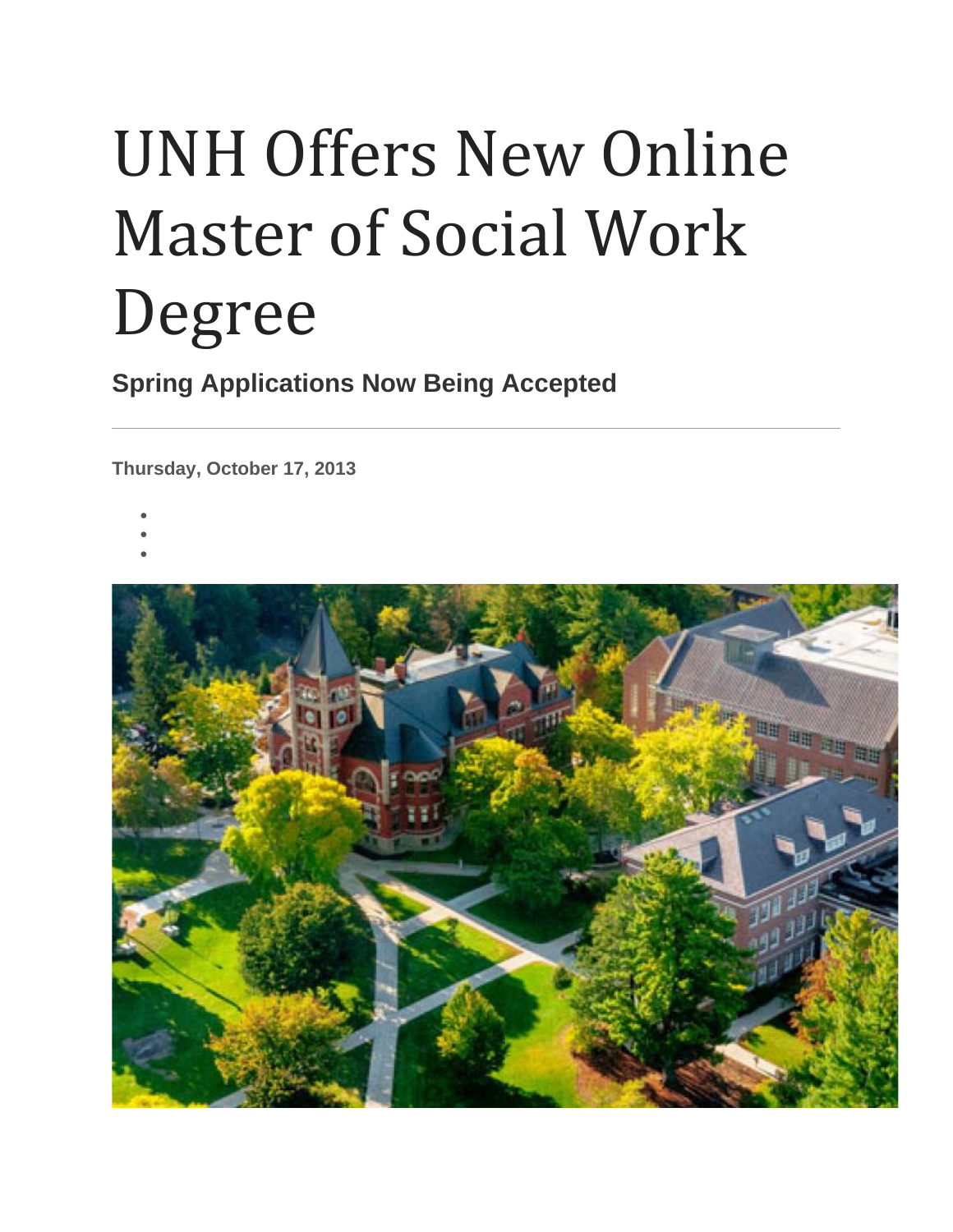The University of New Hampshire has launched an online [master of social work \(MSW\)](http://mswonline.unh.edu/about-online-msw)  [degree program.](http://mswonline.unh.edu/about-online-msw) The 28-month program provides the same high-quality professional education as the MSW programs at UNH's Durham and Manchester campuses; all online courses are designed by full-time department of social work faculty, who share responsibility for teaching the core online courses and oversee all courses taught online.

The online MSW is the only one in New Hampshire and one of just two in northern New England. It is the second online master's degree offered at UNH, which launched an online MBA in 2012.

### [Application deadline for the first session of the online MSW, which begins Jan. 2014, is](http://mswonline.unh.edu/)  [Nov. 1, 2013.](http://mswonline.unh.edu/)

"With this online MSW, we can prepare students to make the world a better place, whether or not their schedules or lifestyles allow them to come to campus," says Patrick Shannon, associate professor of social work and coordinator of the online MSW program. "Like our campus-based programs in Durham and Manchester, the online MSW will educate social work professionals to work effectively with diverse individuals, families, groups, organizations, and communities to optimize human potential for productive participation in society."

A master of social work degree is a professional degree that prepares students to work in a very wide variety of employment settings, including advocacy organizations, child welfare, disability, education, health care, employee assistance programs, juvenile and adult criminal justice, mental health, substance abuse, the military and other human service oriented environments. National labor statistics demonstrate faster than average occupational growth through 2020 for social workers.

The program, accredited by the Council on Social Work Education and the New England Association of Schools and Colleges, comprises 20 courses offered completely online with no campus visits required. Most courses are asynchronous, meaning students can participate, view lectures, complete assignments, and access materials at any time. Students who take two courses in each of the five eight-week sessions can complete their degrees in 28 months.

In addition, students are required to complete two field internships at a program or agency in their communities, identified with assistance from the department of social work's field office.

A unique feature of UNH's online MSW program will be an option for students to earn a graduate certificate in intellectual and developmental disabilities (IDD). Through a partnership with the [UNH Institute on Disability,](http://iod.unh.edu/Home.aspx) a University Center for Excellence in Developmental Disabilities, the online MSW offers a range of IDD-focused electives and funded internships with the [New Hampshire-Leadership Education in](http://www.mchlend.unh.edu/home.aspx)  [Neurodevelopmental Disabilities](http://www.mchlend.unh.edu/home.aspx) (NH-LEND) training program. Program administrators plan to roll out similar graduate certificate programs in areas like child welfare.

"These will provide students with the opportunity to specialize in specific areas of practice," says Shannon.